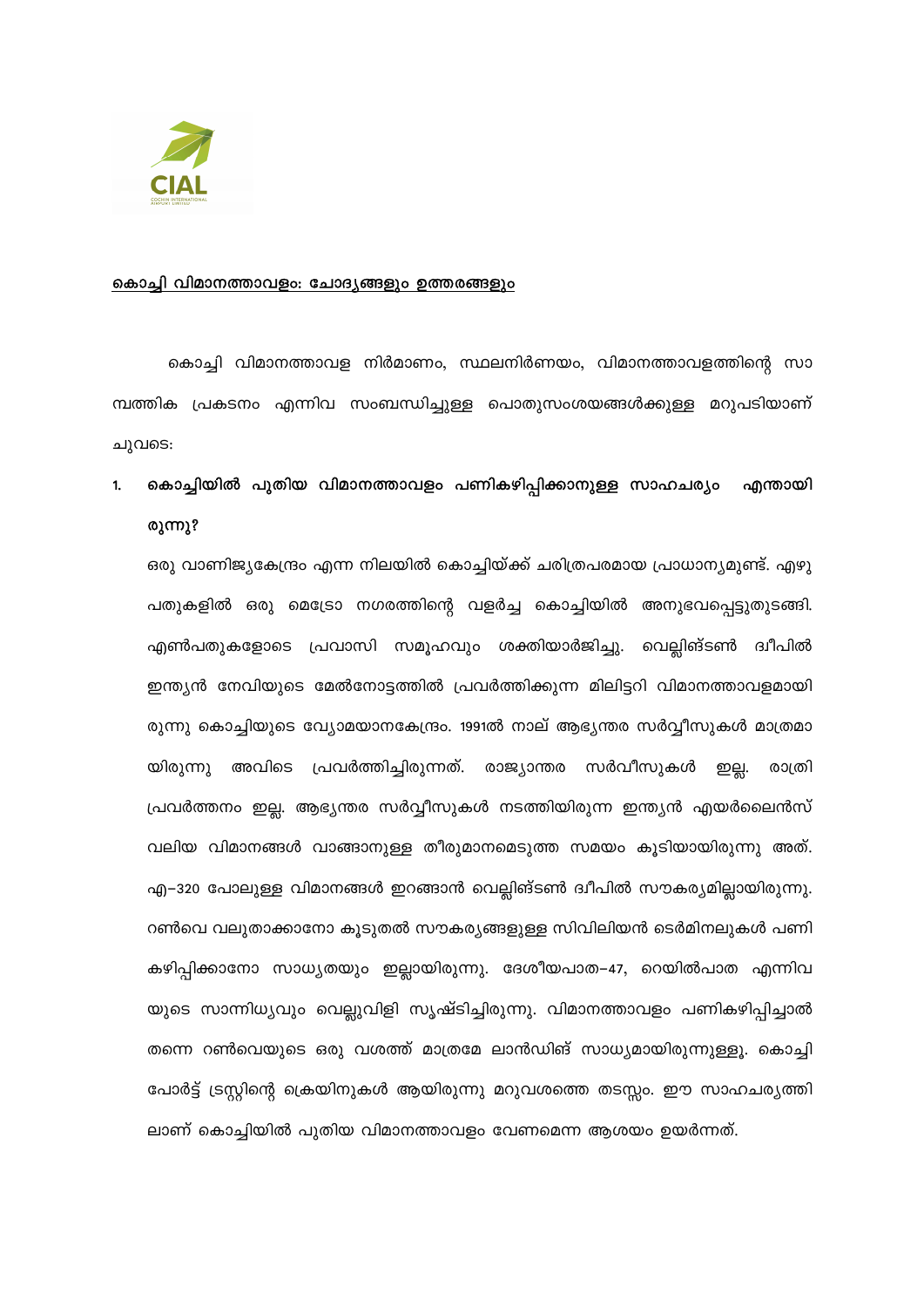### വിമാനത്താവളം പണികഴിപ്പിക്കാൻ എന്തുകൊണ്ട് പൊതുജന പങ്കാളിത്തം വേണ്ടി  $2.$ വന്നു?

വെല്ലിങ്ടൺ ദ്വീപിൽ കായൽ നികത്തി റൺവെ നീളം കൂട്ടുക, രാത്രികാലപ്രവർത്തന ത്തിന് സജ്ജീകരണങ്ങൾ ഏർപ്പെടുത്തുക എന്നിവയ്ക്കായി 1991ൽ 75 കോടി രൂപയാണ് ചെലവ് കണക്കാക്കപ്പെട്ടത്. ഈ തുകമുടക്കാൻ അന്ന് വിമാനത്താവളങ്ങളുടെ ചുമതല യുണ്ടായിരുന്ന നാഷണൽ എയർപോർട്ട് അതോറിറ്റി (നിലവിൽ എയർപോർട്ട് അതോ റിറ്റി ഓഫ് ഇന്ത്യ) സന്നദ്ധമായിരുന്നില്ല. സിവിലിയൻ പ്രവർത്തനത്തിന് വിമാനത്താവളം ആധുനികവത്ക്കരിക്കുന്നതിൽ നേവിയും താൽപ്പര്യം കാണിച്ചില്ല. അതോടെ വെല്ലി ങ്ടൺ ദ്വീപിലെ വിമാനത്താവള വികസനം അസാധ്യമായ അവസ്ഥയിലാണ് പുതിയ വിമാനത്താവളത്തെക്കുറിച്ചുള്ള ചിന്ത ഉയർന്നത്. കേന്ദ്ര സിവിൽ വ്യോമയാന മന്ത്രിയാ യിരുന്ന ശ്രീ. മാധവറാവു സിന്ധ്യയാണ് കൊച്ചിയിൽ ഒരു പുതിയ വിമാനത്താവളം എന്ന ആശയം ആദ്യമായി മുന്നോട്ടുവച്ചത്. കൊച്ചിയുടെ വികസന സ്വപനങ്ങൾക്ക് അത് പുതിയ ഊർജം പകർന്നു. സർക്കാരും ജനങ്ങളും പ്രവാസികളും വ്യവസായികളുമെല്ലാം പുതിയൊരു കൊച്ചിയെക്കുറിച്ച് ആലോചിച്ചുതുടങ്ങി. എന്നാൽ വളരെപ്പെട്ടെന്നു തന്നെ പ്രതീക്ഷകൾ അസ്ഥാനത്തായി. പുതിയവിമാനം പണികഴിപ്പിക്കാനുള്ള ഫണ്ട് തങ്ങൾക്കി ല്ലെന്ന് നാഷണൽ എയർപോർട്ട് അതോറിറ്റി സർക്കാരിനെ അറിയിച്ചു. അതേസമയം വിമാനത്താവള നിർമ്മാണത്തിനുള്ള സാങ്കേതിക സഹായം നൽകാൻ അവർ സന്നദ്ധത അറിയിക്കുകയും ചെയ്തു. പുതിയ വിമാനത്താവളം നിർമാണത്തിന് തുക കണ്ടെത്താ നുള്ള ശേഷി സംസ്ഥാന സർക്കാരിനും ഇല്ലായിരുന്നു. ആ സാഹചര്യത്തിലാണ് പൊതു ജന പങ്കാളിത്തത്തോടെ വി<mark>മാനത്താവളം പണികഴിപ്പിക്കുക എന്ന ആശയം അന്ന</mark>ത്തെ എറണാകുളം ജില്ലാ കളക്ടർ ആയിരുന്ന വി.ജെ. കുര്യൻ അവതരിപ്പിച്ചത്. പദ്ധതിയുടെ പ്രായോഗികതയെക്കുറിച്ച് ഏറെ എതിർപ്പുകൾ ഉണ്ടായെങ്കിലും മുഖ്യമന്ത്രിയായിരുന്ന ശ്രീ.കെ.കരുണാകരന്റെ ദീർഘദർശിത്വം നിർണായകമായി. അദ്ദേഹത്തിന്റെ പിന്തുണ യിൽ സംസ്ഥാന സർക്കാർ ഈ പദ്ധതിയ്ക്ക് അംഗീകാരം നൽകി. വി.ജെ.കുര്യനെ പദ്ധ തിയുടെ സ്പെഷ്യൽ ഓഫീസറായി നിയമിച്ചു.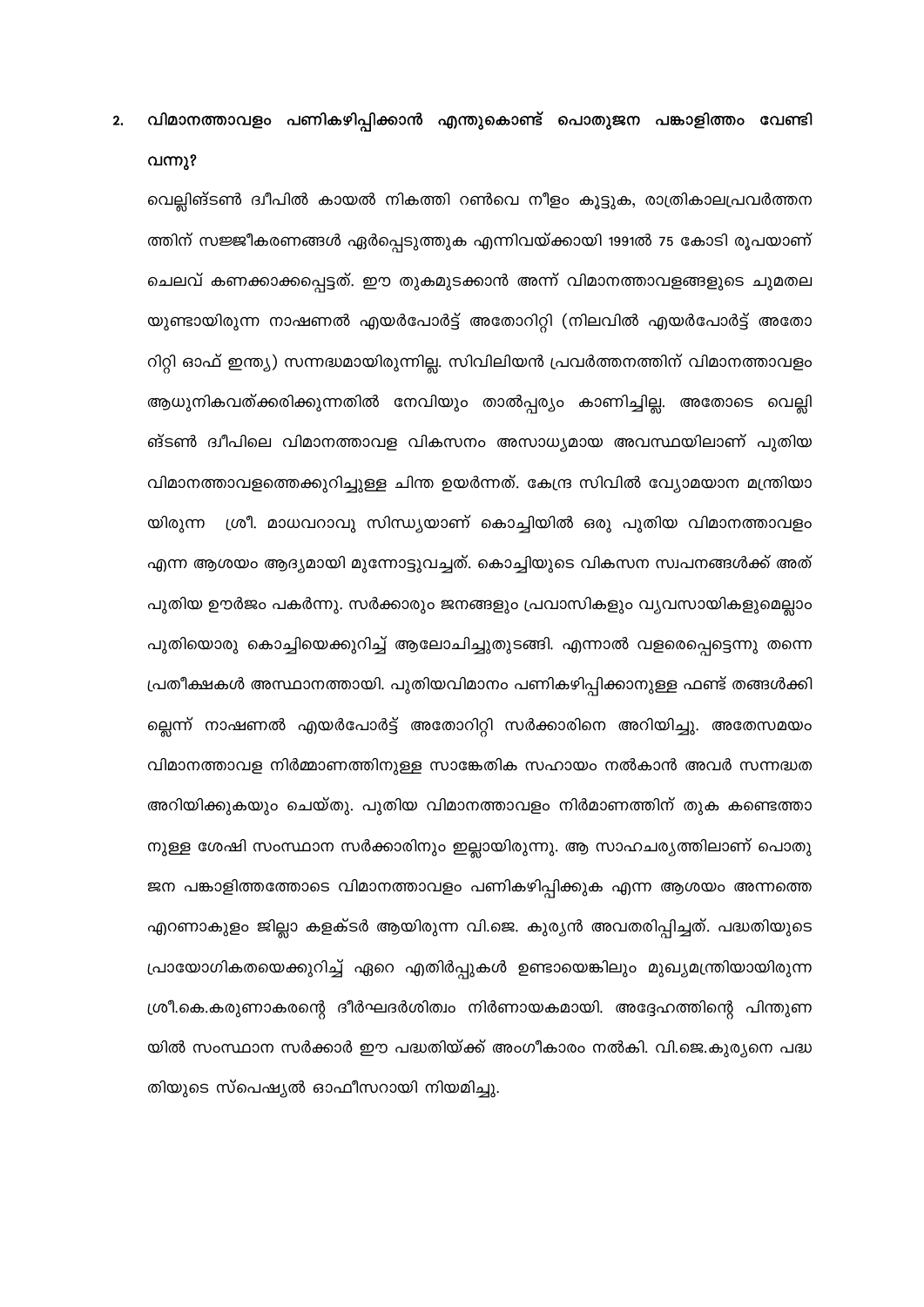#### വിമാനത്താവളം പണികഴിപ്പിക്കാൻ നെടുമ്പാശ്ശേരി കൂടാതെ മറ്റുസ്ഥലങ്ങൾ പരിഗണി 3.

#### ച്ചിരുന്നുവോ?

പുതിയ വിമാനത്താവളത്തിന് സ്ഥലം നിശ്ചയിക്കാൻ ജില്ലാ ഭരണകൂടത്തെ സംസ്ഥാന സർക്കാർ ചുമതലപ്പെടുത്തി. ചേർത്തല, എടക്കാട്ടുവയൽ, തെങ്ങോട്, മരട്, കളമശ്ശേരി എന്നീ സ്ഥലങ്ങളായിരുന്നു വിമാനത്താവളത്തിനായി ആദ്യം കണ്ടെത്തിയിരുന്നത്. ഇവ ഓരോന്നും പരിഗണിച്ചുവെങ്കിലും പ്രതിബന്ധങ്ങൾ ഏറെയായിരുന്നു. ജനസാന്ദ്രത, സ്ഥലത്തിന്റെ ചരിവ്, നേവി വിമാനത്താവളവുമായുള്ള ദിശാപരമായ പ്രശ്നങ്ങൾ എന്നിവ മേൽപ്പറഞ്ഞ പ്രദേശങ്ങൾക്കുണ്ടായിരുന്നു. രണ്ടായിരത്തോളം ഏക്കർ സ്ഥലം വിമാനത്താവളത്തിനായി വേണ്ടിയിരുന്നു. മേൽപ്പറഞ്ഞ ഏത് പ്രദേശം പരിഗണിച്ചാലും നാലായിരത്തോളം കുടുംബങ്ങളെ കുടിയൊഴിപ്പിക്കേണ്ടിയിരുന്നു. ജനവാസം കൂടിയ പ്രദേശങ്ങൾ ആയതിനാൽ ഇവിടങ്ങളിൽ നിരവധി റോഡുകൾ, കനാലുകൾ, വൈദ്യുതി ലൈനുകൾ, പൊതു സ്ഥാപനങ്ങൾ എന്നിവയും സ്ഥിതിചെയ്തിരുന്നു. ഇവയെല്ലാം മാറ്റിസ്ഥാപിക്കുക ദുഷ്ക്കരമായിരുന്നു. മേൽപ്പറഞ്ഞ സ്ഥലങ്ങൾ എയർപോർട്ട് അതോ റിറ്റി ഉദ്യോഗസ്ഥർ സന്ദർശിച്ചെങ്കിലും അതെല്ലാം നിരാകരിക്കുകയാണ് ഉണ്ടായത്. തുടർന്ന് ആലുവയ്ക്കടുത്ത് പറവൂർ കവലയ്ക്കും യു.സി.കോളേജിനും സമീപമുള്ള സ്ഥലവും വൈപ്പിൻ ദ്വീപിലെ പുതുവയ്പ്പും നെടുമ്പാശ്ശേരിയും ജില്ലാ ഭരണകൂടം നിർദേ ശിച്ചു. അതിൽ നിന്നാണ് നെടുമ്പാശ്ശേരി തിരഞ്ഞെടുക്കപ്പെട്ടത്.

#### എന്തൊക്കെയായിരുന്നു നെടുമ്പാശ്ശേരിയുടെ അനുകൂല ഘടകങ്ങൾ?  $\overline{\mathbf{A}}$ .

ദേശീയ പാതിയിൽ നിന്ന് അഞ്ച് കിലോമീറ്റർ അടുത്ത്. എം.സി. റോഡിൽ നിന്ന് മൂന്നു കിലോമീറ്റർ മാത്രം ദൂരം. വെള്ളക്കെട്ടുകൾ, ഇഷ്ടികക്കളങ്ങൾ, നെൽവയലുകൾ എന്നിവ നിറഞ്ഞ 2000 ഏക്കറോളം സ്ഥലം. കുന്നുകൾ ഇടിച്ച് നിരപ്പാക്കുകയോ വലിയ തോതിൽ മരം മുറിയ്ക്കലോ വേണ്ടിവരില്ല. ജനസാന്ദ്രത നന്നേ കുറവ്, പ്രാഥമിക സർവേ യിൽ ആയിരത്തിൽ താഴെ വീടുകൾ മാത്രമാണ് ഈ പ്രദേശത്തുള്ളത് എന്നും വ്യക്ത മായി. അതുകൊണ്ടുതന്നെ അധികം പേരെ കുടിയൊഴുപ്പിക്കേണ്ടിവരില്ല. വെല്ലിങ്ടൺ ദ്വീപിൽ നാവികസേന വിമാനത്താവളവുമായി ദിശാപരമായ പ്രശ്നവുമില്ല. സമുദ്രനിര പ്പിൽ നിന്നുള്ള ഉയരം, കാറ്റിന്റെ ഗതി, നിരപ്പ് എന്നിവയും നെടുമ്പാശ്ശേരിയ്ക്ക് അനുകൂ ലമായിരുന്നു. മാത്രമല്ല, തെക്ക് ആലുവ റെയിൽവേ സ്റ്റേഷനും വടക്ക് അങ്കമാലി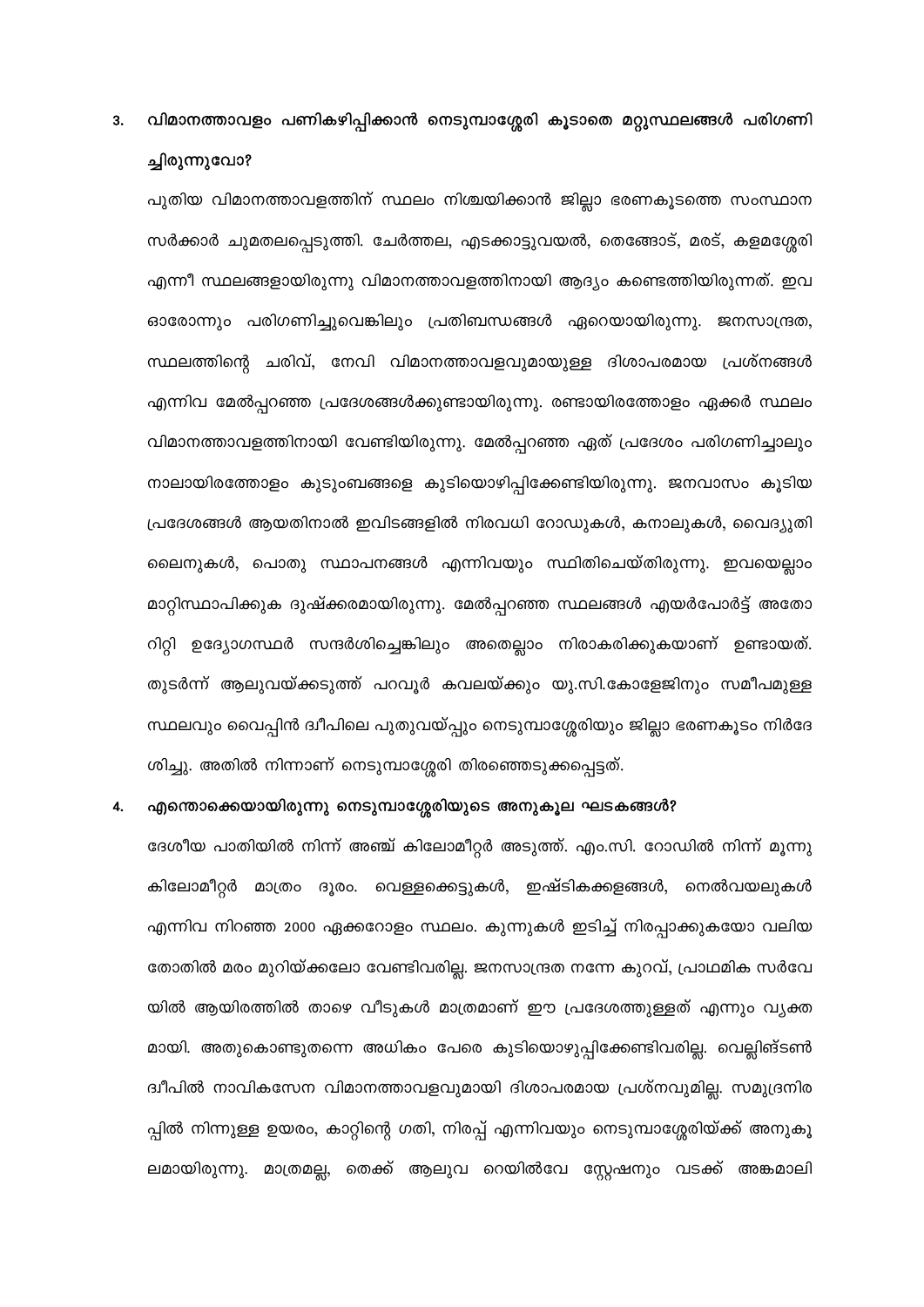റെയിൽവേ സ്റ്റേഷനുമുണ്ട്. മറ്റ് ജില്ലകളിൽ നിന്നുള്ളവർക്ക് അധികം പ്രയാസം കൂടാതെ വിമാനത്താവളത്തിൽ എത്താം. റെയിൽപാത തൊട്ട് അരികിലൂടെയാണ് കടന്നുപോകു ന്നത്. കേന്ദ്രസർക്കാർ മനസ്സുവച്ചാൽ ഇവിടെ ഒരു സ്റ്റേഷൻ തന്നെ പണികഴിപ്പിക്കാം. ഇതൊക്കെയായിരുന്നു നെടുമ്പാശ്ശേരിയുടെ അനുകൂല ഘടകങ്ങൾ. ഇക്കാരണങ്ങൾ കൊണ്ടുതന്നെ കേന്ദ്രസർക്കാർ നിയോഗിച്ച വിദഗ്ധ സമിതി നെടുമ്പാശ്ശേരിയെ തെര ഞ്ഞെടുത്തു.

#### പെരിയാറിന്റെ തടത്തിൽ വെള്ളപ്പൊക്ക ഭീഷണിയുള്ള സ്ഥലം എന്ന നിലയ്ക്ക് വിമാന 5. ത്താവളത്തിന് നെടുമ്പാശ്ശേരി അനുകൂല സ്ഥലമായിരുന്നോ?

പെരിയാറിൽ നിന്ന് വിമാനത്താവളത്തിലേയ്ക്കുള്ള ഏറ്റവും കുറഞ്ഞ ദൂരം 1 കിലോ മീറ്റ റാണ്. സമുദ്രനിരപ്പിൽ നിന്ന് +2 മീറ്റർ വരെയാണ് ഈ മേഖലയിൽ പെരിയാറിന്റെ ശരാ ശരി ജലവിതാനം. +8 മീറ്റർ ഉയരത്തിലാണ് റൺവെ നിർമ്മിച്ചിട്ടുള്ളത്. വിമാനത്താവള ത്തിന്റെ നിർമ്മാണ ജോലികൾ തുടങ്ങിയത് 1993 ലാണ്. 1999ൽ വിമാനത്താവളം പ്രവർത്തനസജ്ജമായി. ഇതിന് 20 വർഷം മുമ്പുപോലും ഈ മേഖലയിൽ വെള്ള പ്പൊക്കം വന്നതായി രേഖപ്പെടുത്തിയിട്ടില്ല. ഇതിൽ നിർണായകമാകുന്നത് ഇടുക്കി ഡാമിന്റെ നിർമാണമാണ്. 1969 ലാണ് ഇടുക്കി ഡാം നിർമാണം തുടങ്ങിയത്. 1973ൽ പൂർത്തിയായി. 1924ലെ വെള്ളപ്പൊക്കം കഴിഞ്ഞാൽ സംസ്ഥാനത്തെ ഏറ്റവും ഗുരുതര മായി ബാധിച്ച വെള്ളപ്പൊക്കങ്ങളിൽ ഒന്നാണ് 1961ലേത്. മധ്യകേരളത്തിൽ കാലവർഷം തീരാൻ ഒരുമാസം ബാക്കിയിരിക്കേ മുൻവർഷത്തെ അപേക്ഷിച്ച് 60 ശതമാനം അധിക മഴയാണ് അന്ന് പെയ്തത്. നദികൾ എല്ലാം കരകവിഞ്ഞ് ഒഴുകിയിരുന്നു. ഒഴുക്ക് അനിയ ന്ത്രിതമായതിനെത്തുടർന്ന് മധ്യകേരളത്തിലെ നദികൾ കടന്നുപോകുന്ന പ്രദേശങ്ങളിൽ വലിയ നാശമുണ്ടായി. എന്നാൽ ഇടുക്കി ഡാം നിർമ്മിച്ചതോടെ ഈ പ്രശ്നത്തിന് ഒരു പരിധിവരെ പരിഹാരമായി. പെരിയാറിന്റെ വാഹകശേഷിയ്ക്ക് അതീതമായി ഒഴുകിയി രുന്ന വെള്ളം മൂവാറ്റുപുഴ ആറിലൂടെ തിരിച്ചുവിടപ്പെട്ടു. അതുകൊണ്ടുതന്നെ പെരിയാർ കടന്നുപോകുന്ന ഈ മേഖല (ഇടുക്കി ഡാം നിർമിച്ചശേഷം)യിൽ വെള്ളപ്പൊക്ക ഭീഷണി ഇല്ലായിരുന്നു. 1985ൽ ഇടമലയാർ അണക്കെട്ടിന്റെ നിർമാണം കൂടി പൂർത്തിയാ യതോടെ പെരിയാറിലെ വെള്ളത്തിന്റെ ഒഴുക്കിൻമേൽ കൂടുതൽ നിയന്ത്രണം കൈവ ന്നു. അതുകൊണ്ടുതന്നെ വെള്ളപ്പൊക്ക ഭീഷണിയുള്ള സ്ഥലത്താണ് വിമാനത്താവളം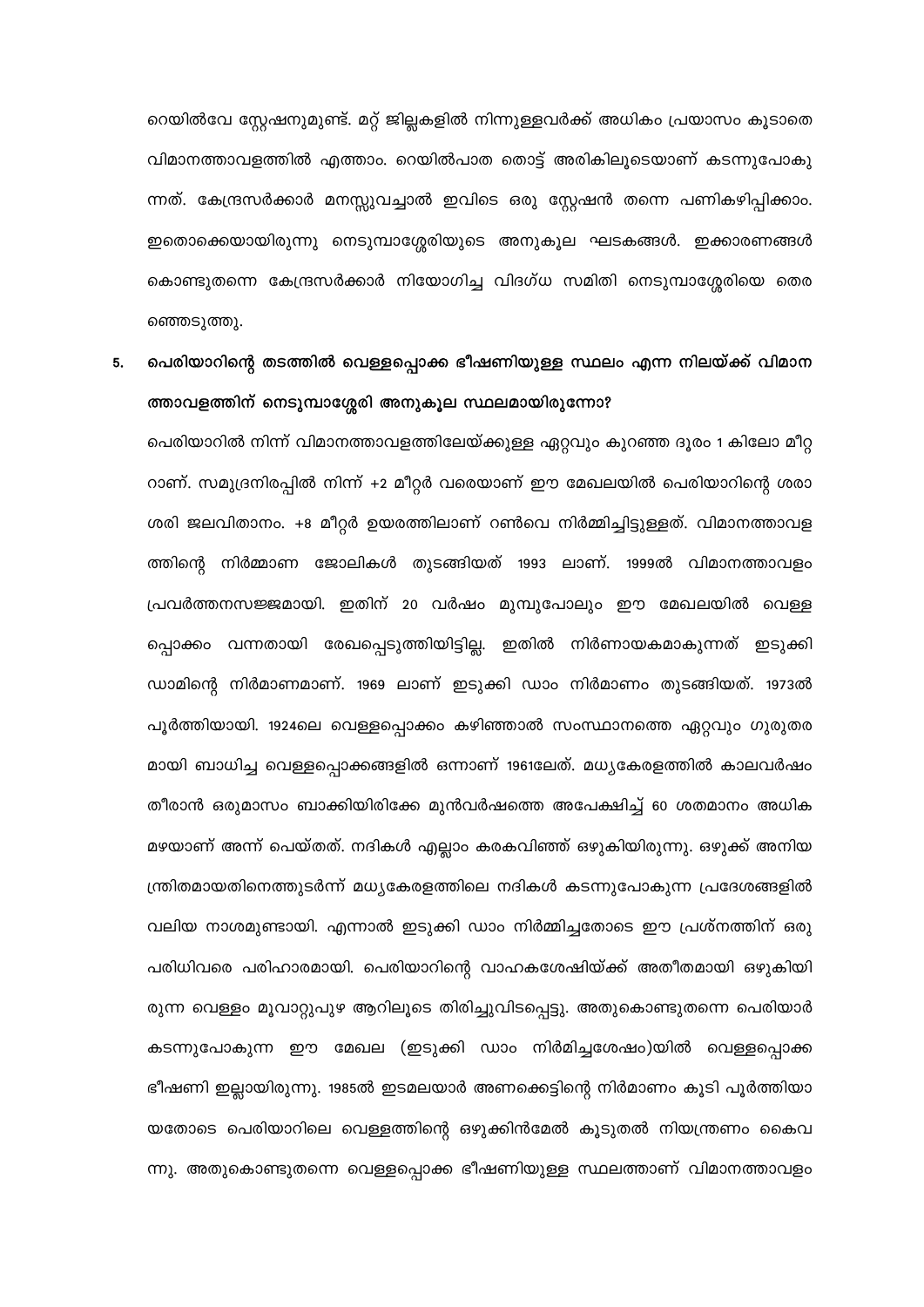നിർമ്മിച്ചതെന്ന വാദത്തിന് വസ്തുകളുടെ പിൻബലമില്ല. വെള്ളപ്പൊക്കത്തെത്തുടർന്ന് 2018ൽ വിമാനത്താവളം 15 ദിവസം അടച്ചിടേണ്ടിവന്നു. ഒരാഴ്ച പെയ്ത അതിതീവ്രമായ മഴയും നിരവധി ഡാമുകളിൽ നിന്ന് ഒരേസമയം വെള്ളം കുതിച്ചെത്തിയതും കാരണമാ യിരുന്നു 2018ൽ പ്രശ്നം ഉണ്ടായത്. ആ വർഷം സംസ്ഥാനത്തെ രണ്ട് ജില്ലകൾ ഒഴികെ എല്ലായിടവും വെള്ളത്തിൽ മുങ്ങി. നൂറ്റാണ്ടിന്റെ പ്രളയമെന്ന നിലയ്ക്കാണ് 2018ലെ വിലയിരുത്തപ്പെട്ടത്. വെള്ളപ്പൊക്കം അത്തരമൊരു സ്ഥിതിവിശേഷമുണ്ടായാൽ ഇനിയും നെടുമ്പാശ്ശേരി വിമാനത്താവളം എന്നല്ല, എറണാകുളം ജില്ലയിലെ മിക്കസ്ഥല ങ്ങളും വെള്ളത്തിന് അടിയിലാകും.

#### പെരിയാറിൽ നിന്ന് വെള്ളം കൊണ്ടുവരുന്ന ചെങ്ങൽതോട്, റൺവേ നിർമ്മാണത്തി 6. നായി അടച്ചുകെട്ടിയതാണോ വിമാനത്താവള മേഖല മുങ്ങാൻ കാരണം?

ചെങ്ങൽതോടുമായി ബന്ധപ്പെട്ട ചില കാര്യങ്ങൾ പരിശോധിക്കാം. പലരും കരുതുന്നതു പോലെ പെരിയാറിൽ നിന്നുള്ള വെള്ളം ഒഴുക്കിവിടാനുള്ള സംവിധാനമല്ല ചെങ്ങൽ തോട്. യഥാർത്ഥത്തിൽ തിരിച്ചാണ്. നെടുമ്പാശ്ശേരി, അങ്കമാലി, തുറവുങ്കര പ്രദേശത്ത് മഴപെയ്യുമ്പോൾ അധികമായി ഉണ്ടാകുന്ന ജലം പെരിയാറ്റിലേയ്ക്ക് ഒഴുക്കിവിടാനുള്ള സംവിധാനമാണ് ചെങ്ങൽതോട്. വിമാനത്താവള റൺവെ സമുദ്രനിരപ്പിൽ നിന്ന് 8 മീറ്റർ ഉയരത്തിലും പെരിയാർ 2 മീറ്റർ ഉയരത്തിലുമാണ് സ്ഥിതിചെയ്യുന്നത് എന്നത് മനസ്സിലാ ക്കിയാൽ ഇക്കാര്യം ബോധ്യപ്പെടും. ജലം, ഉയരം കൂടിയ സ്ഥലമായ നെടുമ്പാശ്ശേരിയിൽ നിന്ന് ഉയരം കുറഞ്ഞ സ്ഥലമായ പെരിയാറിലേയ്ക്ക് ഒഴുകുന്നു. വെള്ളപ്പൊക്കം ഉണ്ടാ കുമ്പോൾ ഈ ഒഴുക്ക് വിപരീത ദിശയിലാകും. റൺവെ പണികഴിപ്പിക്കാനായി ചെങ്ങൽതോട് വഴിതിരിച്ചുവിട്ടു എന്നത് ശരിയാണ്. 1999ൽ തന്നെ റൺവെയുടെ തെക്കു ഭാഗത്തുകൂടി ഒഴുകുന്നതരത്തിൽ ഡൈവേർഷൻ കനാൽ നിർമിക്കാൻ തുടങ്ങിയിരുന്നു. ജനപ്രതിനിധികൾ, ജലസേചന വകുപ്പ്, പൊതുമരാമത്ത് വകുപ്പ് എന്നിവരുമായി നിര വധി തവണ ചർച്ചകൾ നടത്തുകയും ഇവരുടെ മേൽനോട്ടത്തിൽ എൻജിനീയറിങ്ങ് വിദ ഗ്ധരെ നിയോഗിക്കുകയും ചെയ്തശേഷമാണ് ചെങ്ങൽതോടിന് ഡൈവേർഷൻ കനാൽ പണികഴിപ്പിച്ചത്. റൺവെയുടെ തെക്കുഭാഗത്താണ് ഡൈവേർഷൻ കനാൽ. റൺവെ മുറിച്ച് കടന്ന് കഴുപ്പള്ളം ഭാഗത്തേയ്ക്ക് പോകുന്നതിന് പകരം റൺവെയുടെ തെക്കുഭാ ഗത്തുകൂടി കുഴിപ്പള്ളം ഭാഗത്തേയ്ക്ക് പോകുന്ന രീതിയിലാണ് ഡൈവേർഷൻ കനാൽ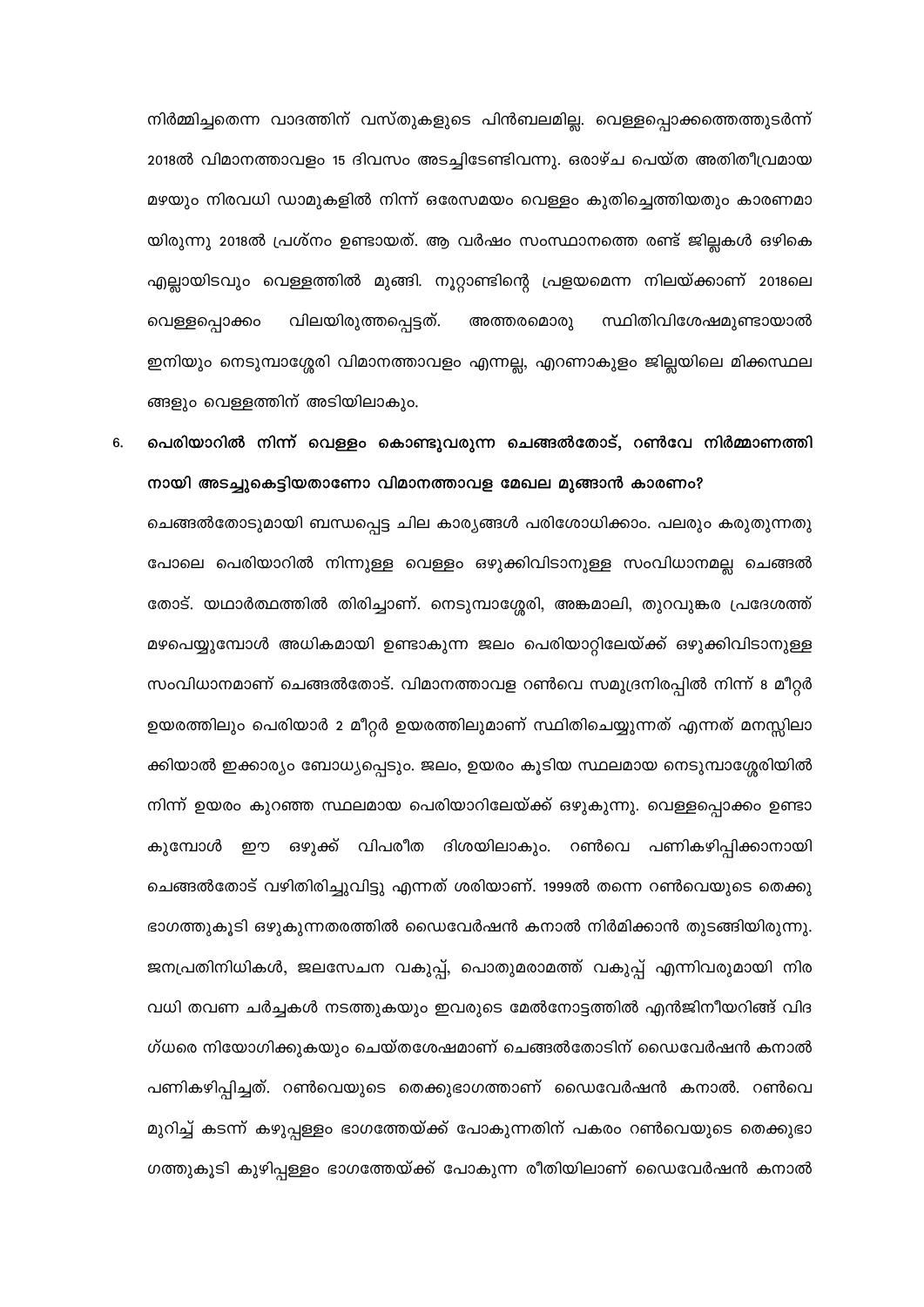പണികഴിപ്പിച്ചിട്ടുള്ളത്. വെള്ളപ്പൊക്കമുണ്ടാകുമ്പോൾ പെരിയാറിൽ നിന്നുള്ള അധിക ജലം തിരിച്ചൊഴുകാൻ ഈ സംവിധാനം ഉപകരിക്കപ്പെടുന്നതാണ്. (ഇതുസംബന്ധിച്ച് ഭൂപടം ചുവടെ:.)

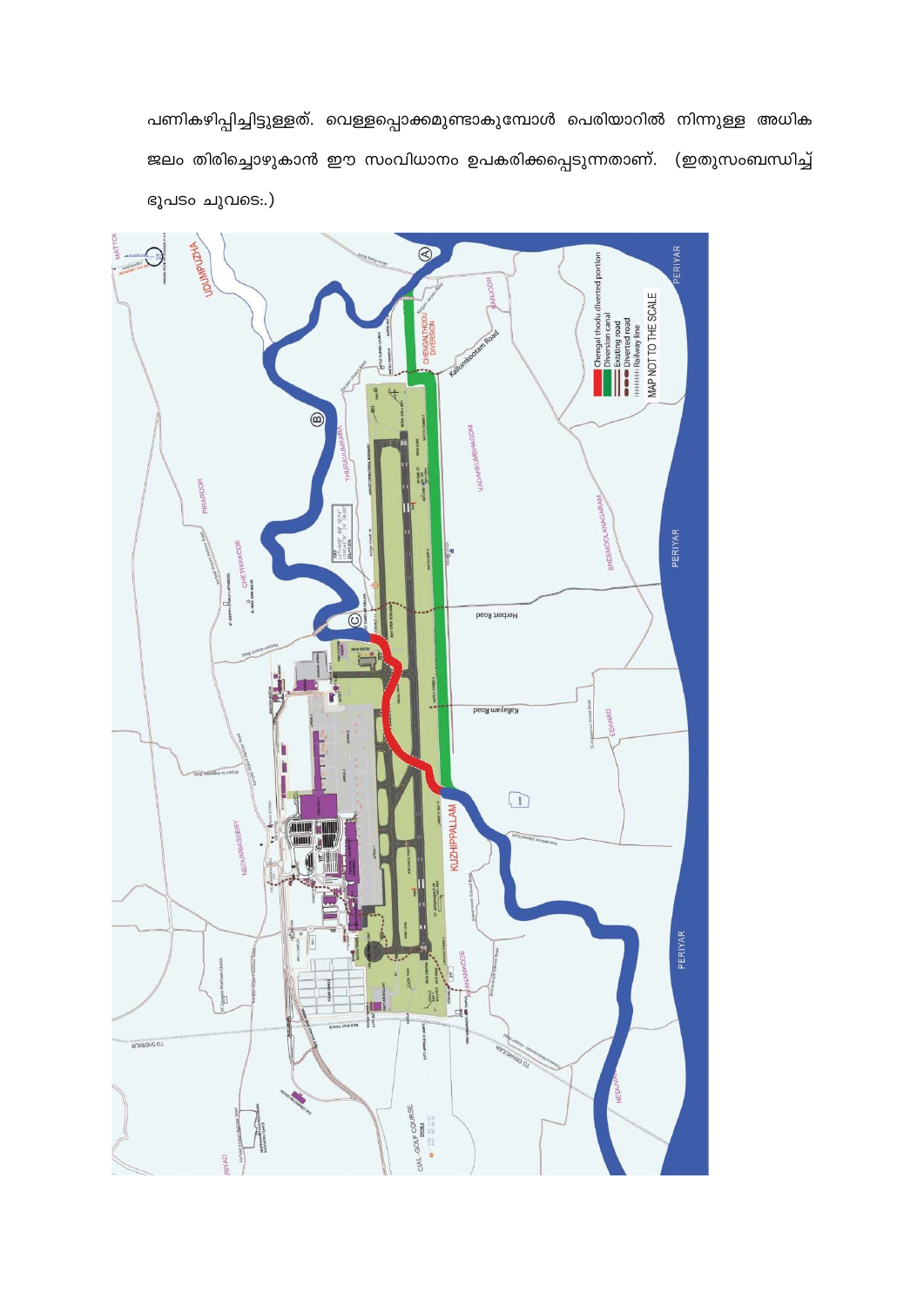#### ഡൈവേർഷൻ കനാൽ പണികഴിപ്പിച്ചിട്ടും 2018ൽ വിമാനത്താവളം അടച്ചിടേണ്ടിവന്നത് 7. എന്തുകൊണ്ട്?

2018ലേത് നൂറ്റാണ്ടിന്റെ പ്രളയമാണ്. റൺവേ രൂപകൽപ്പന ചെയ്യുന്ന സമയത്ത് സിയാൽ എൻജിനീയറിങ്ങ് വിഭാഗം ചെങ്ങൾതോടിനെക്കുറിച്ച് വിശദമായി പഠിച്ചിരുന്നു. ഈ മേഖലയിൽ രേഖപ്പെടുത്തിയിരുന്ന പരമാവധി മഴ 72 എം.എം. പ്രതി മണിക്കൂർ ആണ്. ഇതനുസരിച്ച് 41.53 ക്യൂമെക്സ് ജലം ചെങ്ങൽതോടിലൂടെ പെരിയാറിലേക്ക് ഒഴുകും. ഇത് പരമാവധിയാണ്. വിമാനത്താവളം വരുന്നതിന് മുമ്പും ഇപ്പോഴും ഇതു തന്നെയാണ് തോടിന്റെ ശേഷി. എന്നാൽ 2018 ആഗസ്റ്റിലെ പ്രളയത്തിൽ പെരിയാറിലൂടെ ഒഴുകിയെ ത്തിയത് 6500 ക്യൂമെക്സ് ജലമാണ്. സ്വാഭാവികമായും അതിന്റെ 7 ശതമാനമെങ്കിലും ചെങ്ങൽതോട് ഉൾപ്പെടെയുള്ള സമാന്തര ജലബഹിർഗമന സംവിധാനങ്ങളിലൂടെ ഒഴു കും. പെരിയാറിൽ നിന്ന് (വെള്ളപ്പൊക്കം കാരണമായുണ്ടാകുന്ന) ജലം എടുത്ത് തിരികെ പെരിയാറിൽ തന്നെ ഒഴുക്കിവിടുന്ന സമാന്തര സംവിധാനങ്ങളായ ഇത്തരം തോടുകളെ ഒക്കെ അപ്രസക്തമാകുന്ന തരത്തിലാണ് 2018ൽ പ്രളയം സംഭവിച്ചത്. ഇത്ത രമൊന്ന് ആവർത്തിച്ചാൽ തടഞ്ഞുനിർത്താൻ ഈ ജില്ലയ്ക്ക് തന്നെ കഴിയില്ലെ. അതേസ മയം ചെറിയ രീതിയിലുള്ള വെള്ളപ്പൊക്കം തടയാനുള്ള ശ്രമങ്ങൾക്ക് സിയാൽ നേര ത്തെത്തന്നെ തുടക്കമിട്ടിരുന്നു.

# വിമാനത്താവളത്തിന് രണ്ടാം റൺവെ അത്യാവശ്യമല്ലേ? റൺവേ റീ–സർഫസിങ് 8. ഉൾപ്പെടെയുള്ള പ്രവർത്തനങ്ങൾ വിമാനത്താവള പ്രവർത്തനത്തെ ബാധിക്കും എന്നറി ഞ്ഞിട്ടും സിയാൽ എന്തുകൊണ്ട് സമാന്തര റൺവെയ്ക്കായി ശ്രമങ്ങൾ നടത്തുന്നില്ല? റൺവെ റീ–സർഫസിങ് വിമാനത്താവളത്തിന്റെ പ്രവർത്തനത്തിന് അത്യാവശ്യമാണ്. 1999ലാണ് കൊച്ചി വിമാനത്താവളം പ്രവർത്തനം തുടങ്ങിയത്. 2009ൽ ആദ്യ റീ–സർഫ സിങ് നടന്നു. വർഷങ്ങൾ കഴിയുമ്പോൾ റൺവേയുടെ മിനുസം കൂടും. ഇത് വിമാനങ്ങ ളുടെ ലാൻഡിങിന് അപകടഭീതി ഉണ്ടാക്കുന്നു. വിമാനങ്ങൾ കൃത്യമായ സ്ഥലത്ത് ലാൻഡ് ചെയ്യണമെങ്കിൽ റൺവെയ്ക്ക് നിശ്ചിത തോതിലുള്ള ഘർഷണം ഉണ്ടാകണം. റൺവെയുടെ പ്രതലം പ്രത്യേകതരത്തിൽ പരുക്കനായി നിലനിർത്തേണ്ടതുണ്ട്. ഈ ഘർഷണം ഉറപ്പുവരുത്തനാണ് റൺവെയുടെ മുകൾഭാഗത്ത് വീണ്ടും ടാറിങ് നടത്തുന്ന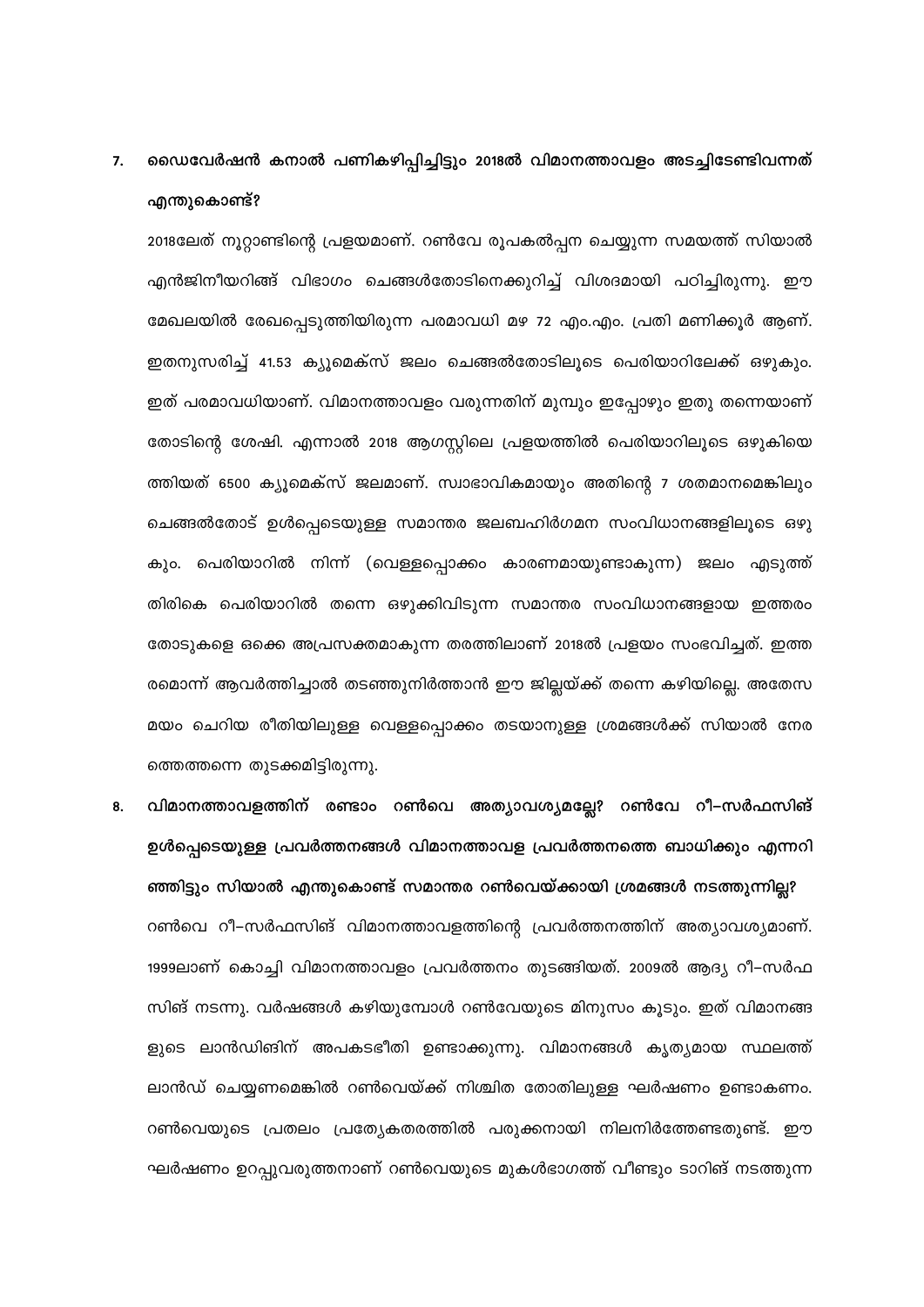ത്. വിമാനത്താവളത്തിന്റെ യഥാർത്ഥ രൂപരേഖയിൽ രണ്ട് റൺവേയുടെ പ്രാധാന്യം പറ ഞ്ഞിരുന്നു. വിമാനത്താവളത്തിന്റെ മാസറ്റർപ്ലാനിൽ രണ്ടായിരം ഏക്കർ ഏറ്റെടുക്കാ നാണ് ലക്ഷ്യമിട്ടത്. വലിയ വെല്ലുവിളികൾ നേരിട്ടാണ് നിലവിലുള്ള 1300 ഏക്കറിൽ അധികം സ്ഥലം ഏറ്റെടുക്കാനായത്. ടെർമിനൽ കെട്ടിടത്തിന്റെ വടക്കുഭാഗത്ത് 700 ഏക്ക റോളം സ്ഥലം ഏറ്റെടുക്കേണ്ടിയിരുന്നു. എന്നാൽ സ്ഥലം ഏറ്റെടുക്കുന്നതിനെതിരെ വൻ പ്രക്ഷോഭങ്ങൾ ഉണ്ടായി. ഒരു റൺവെയ്ക്ക് പോലും സ്ഥലം ഏറ്റെടുക്കുന്നതിൽ വലിയ പ്രതിസന്ധികൾ നേരിട്ടു. റൺവേയ്ക്ക് പൂർണ്ണമായും സ്ഥലം ഏറ്റെടുക്കാതെ നിർമാണ പ്രവർത്തനങ്ങൾ തുടങ്ങിയ ലോകത്തിലെ തന്നെ ആദ്യ വിമാനത്താവളം ആകും ഇത്. അന്ന് അതായിരുന്നു സാഹചര്യം. വിമാനത്താവളം സാക്ഷാത്ക്കരിക്കപ്പെടുമെന്ന ധാരണ ജനങ്ങളിൽ സൃഷ്ടിക്കാൻ ഈ നീക്കത്തിന് കഴിഞ്ഞു. അങ്ങനെയാണ് ഒരു റൺവെയെങ്കിലും അന്നത്തെ ഏറ്റവും മികച്ചരീതിയിൽ പണികഴിപ്പിക്കാൻ ആയത്. നെടു മ്പാശ്ശേരിയിൽ വിമാനത്താവളത്തിനായി 1994ൽ പണിതുടങ്ങി. 1999ൽ ആദ്യവിമാനമിറ ങ്ങി. മൂവായിരത്തിലേറെ പേരിൽ നിന്നാണ് സ്ഥലം ഏറ്റെടുത്തത്. ഇത്രയും ദുഷ്ക്കര മായ ദൗത്യമായിട്ടും അഞ്ചുവർഷം കൊണ്ട് ആദ്യവിമാനം ലാൻഡ് ചെയ്യിക്കാൻ സിയാ ലിന് കഴിഞ്ഞു. രണ്ട് റൺവേയ്ക്കായി ആദ്യമേ വാശിപിടിച്ചിരുന്നെങ്കിൽ വിമാനത്താ വളം തന്നെ ഇന്നും ഒരു സ്വപ്നമായി അവശേഷിച്ചേനേ.

ലോകത്തിലെ ഏറ്റവും തിരക്കേറിയ വിമാനത്താവളങ്ങളിൽ ഒന്നായ മുംബൈ എയർപോർട്ടിനും പൂർണമായും പ്രവർത്തനക്ഷമമായ ഒരു റൺവെയെ ഉള്ളൂ. (രണ്ടാം റൺവെ സമാന്തരമായല്ല സ്ഥിതിചെയ്യുന്നത്. ഒരേ സമയം രണ്ടും ഒരുമിച്ച് പ്രവർത്തിപ്പിക്കാൻ കഴിയില്ല). 4.8 കോടി യാത്രക്കാർ പ്രതിവർഷം മുംബൈ വിമാനത്താവളത്തിലൂടെ കടന്നു പോകുന്നു. ലോകത്തിൽ ഒറ്റ റൺവെ കൊണ്ട് ഏറ്റവും കൂടുതൽ വിമാന ഓപ്പറേഷൻ കൈകാര്യം ചെയ്യുന്ന വിമാനത്താവളങ്ങളിലൊന്നാണ് ലണ്ടനിലെ ഗാട്വിക്. 2018–19 മുതൽ കൊച്ചി വിമാനത്താവളത്തിൽ പ്രതിവർഷം ഒരുകോടിയാത്രക്കാർ എത്തുന്നുണ്ട്. പ്രതിദിനം 242 ടേക് ഓഫ് / ലാൻഡിങ് വിമാനത്താവളം കൈകാര്യം ചെയ്യുന്നു. നിലവിലെ സ്ഥിതിയിൽ നിന്ന് അഞ്ചിരിട്ടി യാത്രക്കാർ കൂടിയാലും കൊച്ചിയ്ക്ക് ഒരു റൺവെ കൊണ്ട് കൈകാര്യം ചെയ്യാനാകും.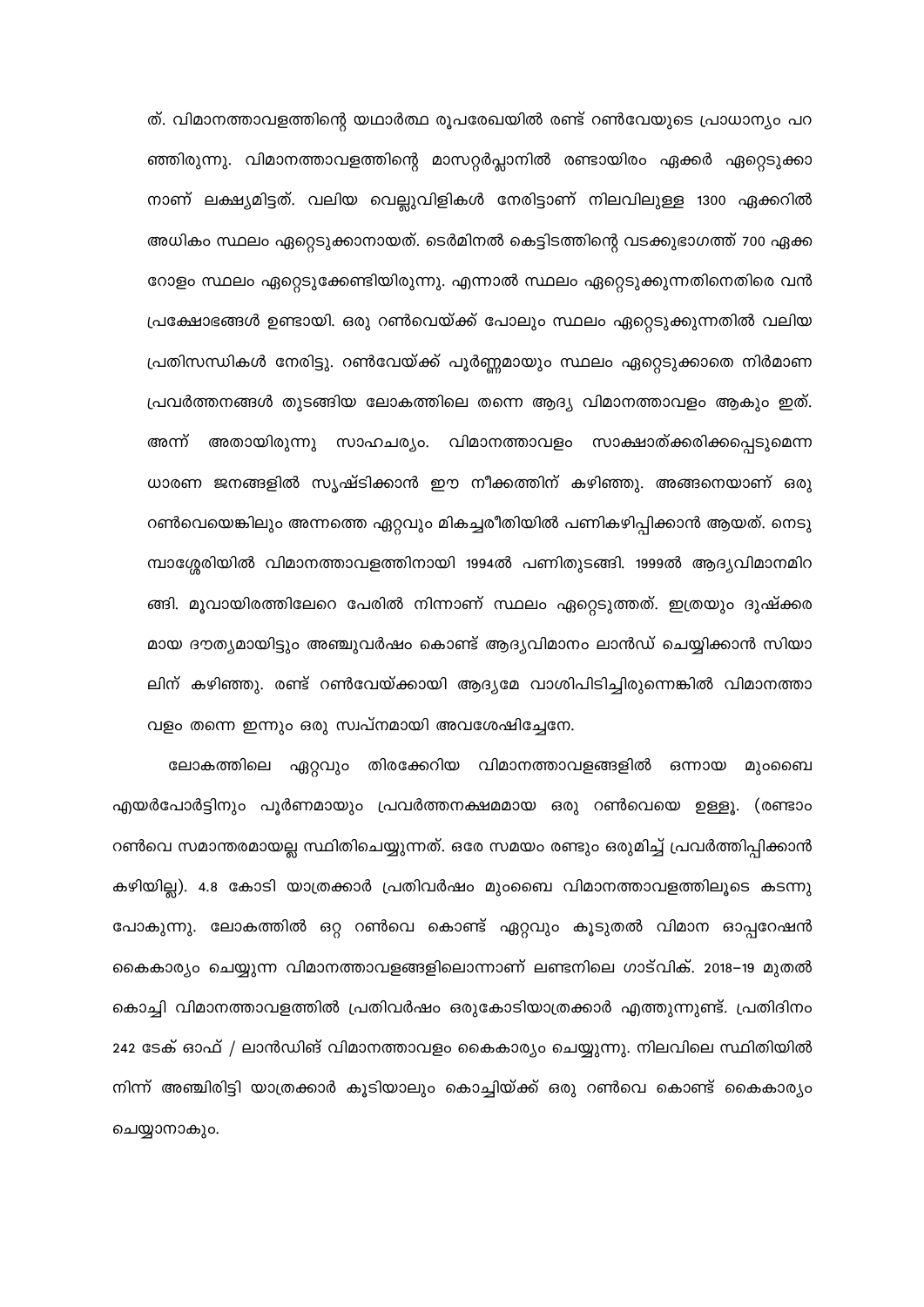അടുത്ത 20 വർഷത്തേയ്ക്ക് സിയാലിന് ഒരു റൺവെ മതിയാകും. 20 വർഷത്തിനുശേ ഷമുണ്ടാകുന്ന പ്രശ്നം നേരിടാൻ സിയാൽ ഇപ്പോൾതന്നെ ഒരുക്കമാണ്. റൺവെ എപ്പോഴും ഉപയോഗക്ഷമമായി നിർത്തുന്നതിന്റെ ഭാഗമായാണ് റീ–സർഫസിങ് ജോലികൾ നടന്നത്. 160 കോടിയോളം രൂപ ഇതിനായി മുടക്കി. 2020 ജൂൺ മാസത്തോടെ, നവീകരിച്ച റൺവെ പൂർ ണനിലയിൽ ഉപയോഗക്ഷമമായി.

## 9.വിമാനത്താവളത്തിനായി സ്ഥലം വിട്ടുനൽകിയവർക്ക് സിയാൽ നടപ്പിലാക്കിയ പുന:രധിവാസപ്പാക്കേജിന്റെ വിശദാംശങ്ങൾ എന്തൊക്കെയാണ് ?

വീടുംസ്ഥലവും വിട്ടുനൽകേണ്ടിവന്ന 822 പേർക്ക് മികച്ച തരത്തിൽ പുനരധിവാസപ്പാ ക്കേജ് നടപ്പിലാക്കി. വീടുവയ്ക്കാൻ പകരം ആറ് സെന്റ് സ്ഥലം, വീട് മാറ്റത്തിന് സാ മ്പത്തിക സഹായം, വിമാനത്താവളവുമായി ബന്ധപ്പെട്ട് തൊഴിലവസരം എന്നിവയാ യിരുന്നു പാക്കേജിന്റെ കാതൽ. ഇവരിൽ 172 പേർക്ക് സിയാലിൽ തന്നെ ജോലി ലഭി ച്ചു. നാന്നുറിൽ അധികം പേർക്ക് പ്രീ–പെയ്ഡ് ടാക്സി പെർമിറ്റ് ലഭിച്ചു. 240 പേർക്ക് വിമാനത്താവള അനുബന്ധമായ മറ്റ് തൊഴിലവസരം ലഭിച്ചു. ഇതിനുപുറമെ, സ്ഥലം നഷ്ടപ്പെട്ട കുടുംബങ്ങളിൽ 1999–ൽ ടാക്സി സർവീസ് നടത്താൻ സന്നദ്ധരായവർക്കും പ്രീ–പെയ്ഡ് ടാക്സി പെർമിറ്റ് നൽകി. ഈ രണ്ട് വിഭാഗങ്ങൾക്ക് പുറമെ ആയിരക്ക ണക്കിന് തദ്ദേശീയർ വിമാനത്താവളവുമായി ബന്ധപ്പെട്ട വിവിധ ഏജൻസികളിൽ ജോ ലി ചെയ്യുന്നു.

വിമാനത്താവളത്തിനായി സ്ഥലം വിട്ടുനൽകിയവർക്ക് വിപണിവിലയേക്കാൾ ഏറെ ഉയർന്ന നിരക്കിലാണ് നഷ്ടപരിഹാരം നൽകിയത്. സാധാരണയായി പദ്ധതിയ്ക്ക് സ്ഥ ലം ഏറ്റെടുക്കുമ്പോൾ പൊന്നുംവിലയാണ് നൽകാറ്. റവന്യൂ വകുപ്പ് നിശ്ചയിക്കുന്ന നിരക്കാണിത്. ഇതിൽ നിന്ന് 33 ശതമാനം മുതൽ മൂന്നിരട്ടിവരെ അധികനിരക്ക് സ്ഥല വിലയായി നെഗോഷിയേഷനിലൂടെ സിയാൽ നൽകിയിട്ടുണ്ട്. കേസിന് പോയവർക്ക് കോടതിമുഖേന ലഭിച്ച നഷ്ടപരിഹാര തുകയുമായി താരതമ്യപ്പെടുത്തുമ്പോൾ നെഗോ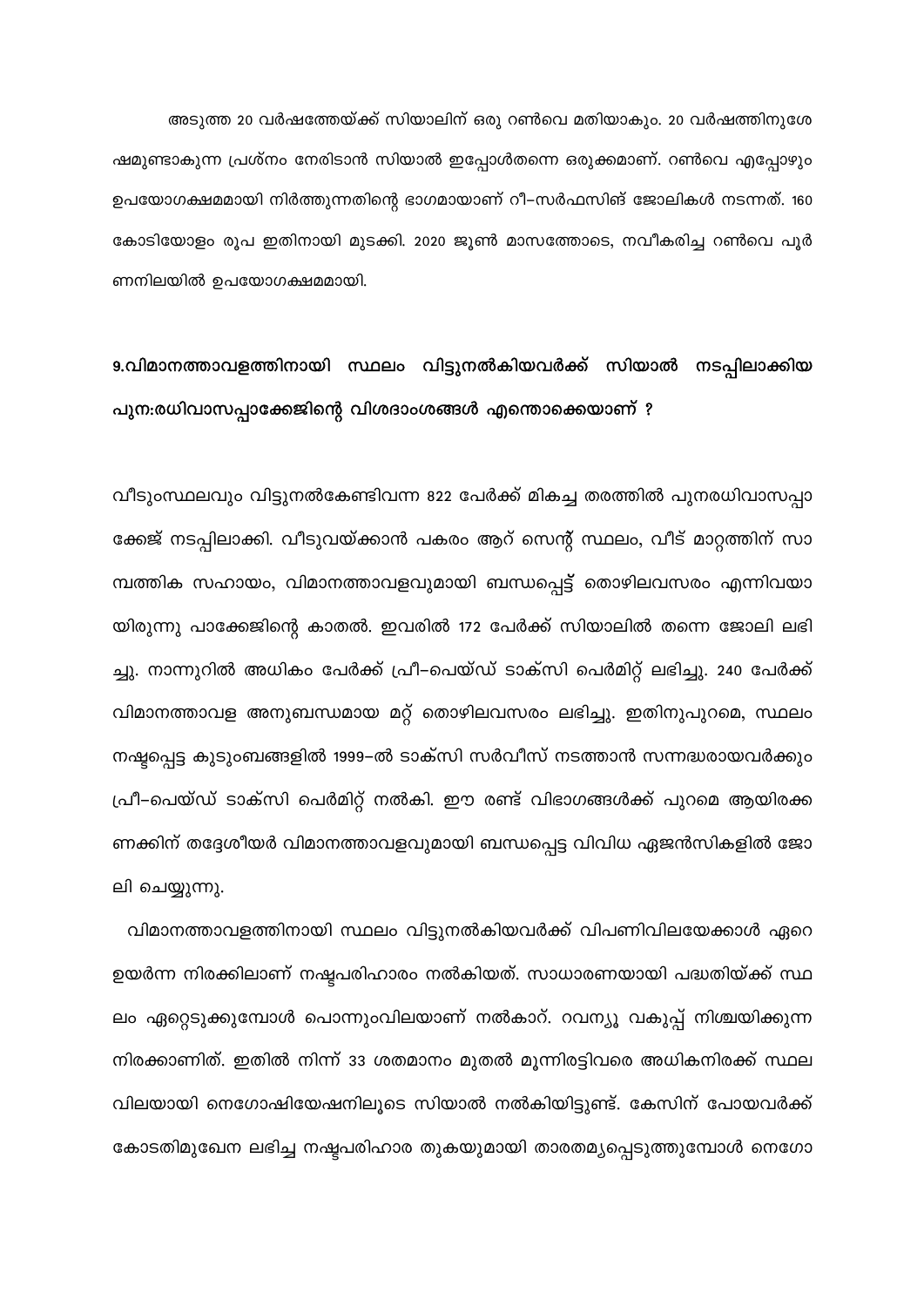ഷ്യേഷന് തയ്യാറായവർക്ക് കൂടുതൽ ഭൂമിവിലയും മറ്റ് ആനുകൂല്യങ്ങളും ലഭിച്ചിട്ടുണ്ടെ ന്ന് വൃക്തമാണ്.

വിമാനത്താവള പദ്ധതിയ്ക്ക് ആവശ്യമായ സ്ഥലത്തിന്റെ 80 ശതമാനവും നെഗോ ഷ്യേഷൻ വഴിയാണ് ലഭിച്ചത്. വീട് ഏറ്റെടുത്ത ഭൂഉടമകൾക്ക് നഷ്ടപരിഹരിഹാരത്തി ന് പുറമെ സിയാൽ, ആറ് സെന്റ് സ്ഥലം വീതം അവർ ഓരോരുത്തരും താമസിച്ചിരു ന്ന പഞ്ചായത്ത് / മുൻസിപ്പാലിറ്റി –യിൽ തന്നെ പുനരധിവാസ കോളനികൾ സ്ഥാപി ച്ച് നൽകി. അതുകൊണ്ടുതന്നെ വിമാനത്താവളത്തിന് വീടുവിട്ടുനൽകിയ കാരണ ത്താൽ നാടിനേയും സ്വന്തം നാട്ടുകാരേയും ഉപേക്ഷിച്ച് പോകേണ്ടിവന്നില്ല. മേൽപ്പറ ഞ്ഞ ആറ് സെന്റ് കോളനികളിൽ സിയാൽ സ്വന്തം ചെലവിൽ എല്ലാവിധ അടിസ്ഥാ ന സൗകര്യങ്ങളും വികസിപ്പിച്ച് നൽകി. സാധാരണ ഭൂമി ഏറ്റെടുക്കൽ പ്രക്രിയയിൽ ഭൂമിയിലുള്ള കെട്ടിടത്തിനും വിളയും കൂടി ഉൾപ്പെടുത്തിയാണ് നഷ്ടപരിഹാരം നിശ്ച യിക്കുന്നത്. അതിനുശേഷം, വീടുടമയ്ക്ക് ആ കെട്ടിടത്തിൽ നിന്ന് ഒന്നും ഏടുക്കാനു ള്ള അനുവാദമുണ്ടാകില്ല. എന്നാൽ കൊച്ചി വിമാനത്താവള പദ്ധതിയ്ക്കായി സ്ഥലം വിട്ടുനൽകിയവർക്ക് അവരുടെ കെട്ടിട ഭാഗങ്ങൾ പൊളിച്ചുകൊണ്ടുപോകാനുള്ള അ നുവാദം നൽകി. ഈ സാധനങ്ങൾ കൊണ്ടുപോകുന്നതിനായി 20,000 രൂപ വീതവും നൽകുകയുണ്ടായി.വീടുകൾക്ക് വിലയിട്ടപ്പോൾ വീടിന്റെ പഴക്കം (ഡിപ്രീസിയേഷൻ )കണക്കാക്കാതെ മാർക്കറ്റ് വില നഷ്ടപരിഹാരം നൽകിയത്.

ഭൂമി ഏറ്റെടുക്കലുമായി ബന്ധപ്പെട്ട് 3824 എൽ.എ.ഫയലുകളാണുണ്ടായിരുന്നത്. 1003 ഫയലുകളിലെ ഭൂവുടമകൾ അധിക തുക ആവശ്യപ്പെട്ട് കോടതിയെ സമീപിച്ചു. സബ് കോടതിയുടെ വിധിയ്ക്കെതിരെ 585 അപ്പീലുകൾ ബഹു.കേരള ഹൈക്കോടതിയിൽ ഫ യൽ ചെയ്യപ്പെടുകയുണ്ടായി. ഇതിനുപുറമെ 116 സ്പെഷൽ ലീവ് പെറ്റിഷൻ സുപ്രീം കോടതിയിലും ഫയൽ ചെയ്യപ്പെട്ടു.

അധിക നഷ്ടപരിഹാരത്തിന് ഫയൽ ചെയ്യപ്പെട്ട കേസുകളിൽ ഭൂരിഭാഗത്തിനും 45 ശതമാനമോ താഴെയോ ആണ് അധിക തുകയായി കോടതികൾ അനുവദിച്ചത്. അതാ യത്, നെഗോഷ്യേഷൻ വഴി ഭൂമി നൽകിയവർക്ക് കേസിന് പോയ ഭൂവുടമകളെക്കാൾ